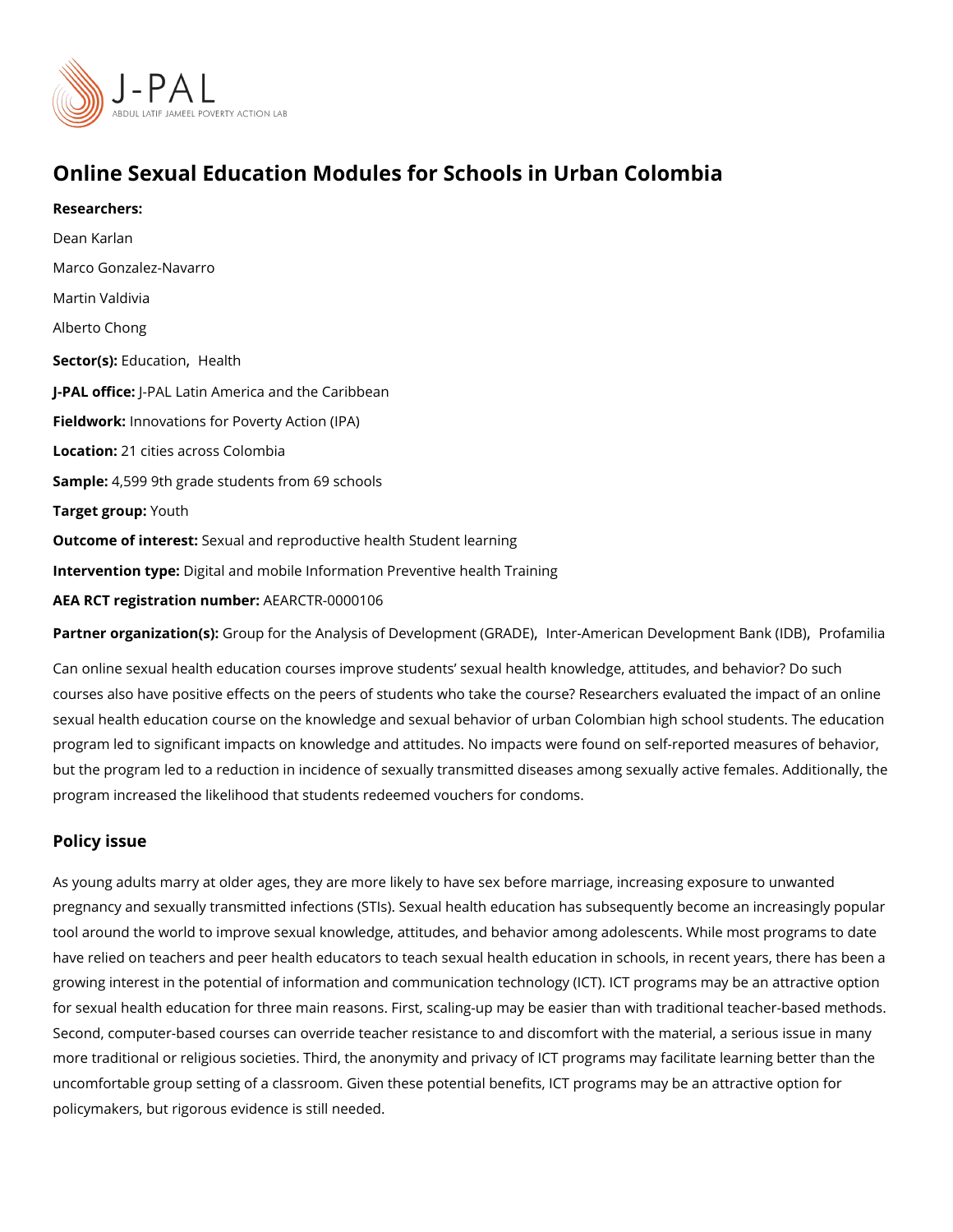## **Context of the evaluation**

In Colombia, 13.5 percent of adolescents have sex before age 15, and 60 percent have their sexual debut before age 18. Much of this sexual activity is unprotected. For example, only 55 percent of sexually active females aged 15 to 17 used a condom in their first sexual encounter. Despite national legislation mandating sexual health education in Colombian public schools, education remains limited in practice. For most Colombian adolescents, the lectures on anatomy during biology class cover the extent of sexual health education currently being implemented.

In response to these poor sexual health indicators and the lack of effective sexual education, Profamilia, Colombia' s largest NGO focused on sexual and reproductive health, designed an online sexual health education course to be implemented in Colombian public schools.

### **Details of the intervention**

Researchers partnered with Profamilia to evaluate the impact of their online course on adolescents' sexual health knowledge, behavior, and attitudes. The study included a total 138 ninth-grade classrooms from 69 public schools in 21 Colombian cities. A third of the classrooms were randomly selected to participate in the program, while another third was randomly assigned to the comparison group and did not receive the program. The remaining third were "spillover" classrooms that did not participate in the course but were located in the same schools as the classrooms that did, allowing researchers to measure any effect of the program on participants' peers.

The online course had five separate modules covering various topics such as sexual rights, pregnancy, STIs and HIV/AIDS, and the use of contraceptives and condoms. Profamilia implemented the course over the course of an academic semester in the school's computer lab with teacher supervision. In addition, students had access to the course from any Internet-enabled computer using a password-protected account. Students were also assigned an anonymous remote tutor in the central Profamilia offices who would answer questions online related to the material individually and confidentially.

Surveys were conducted prior to the intervention to gather baseline data; one week after course completion to measure immediate impacts; and six months after the course to measure medium-term impacts. Additionally, six months after the course all students were offered vouchers for condoms from their local Profamilia clinic; researchers recorded which students redeemed their vouchers in order to deepen their understanding of the program's impact on sexual behavior.

#### **Results and policy lessons**

The online sexual health education course led to significant impacts on knowledge and attitudes. Although the program had no impact on self-reported behavior, it led to a reduction in incidences of sexually transmitted diseases among sexually active females. Additionally, the program increased the likelihood that students redeemed vouchers for condoms. Notably, the impacts of the course intensified when a larger fraction of a student's friends was also treated.

*Impact on Sexual Health Knowledge*: The online course led to a 0.38 standard deviation increase in overall sexual health knowledge (as measured by knowledge on five different areas of sexual health) six months after the intervention. The largest impact was found on knowledge about STI prevention, where six months after the intervention students were 0.52 standard deviations more likely to correctly identify proper condom use as the safest method of reducing one's risk of contracting an STI, compared to those in the comparison group. The smallest impact was found on the identification of situations of sexual violence, as students were only 0.11 standard deviations more likely to correctly identify such situations than those in the comparison group.

*Impact on Attitudes towards Sexual Health*: Among students participating in the online course, the program was effective in generating more positive attitudes towards condom use, more conservative attitudes towards sexual activity, and increased